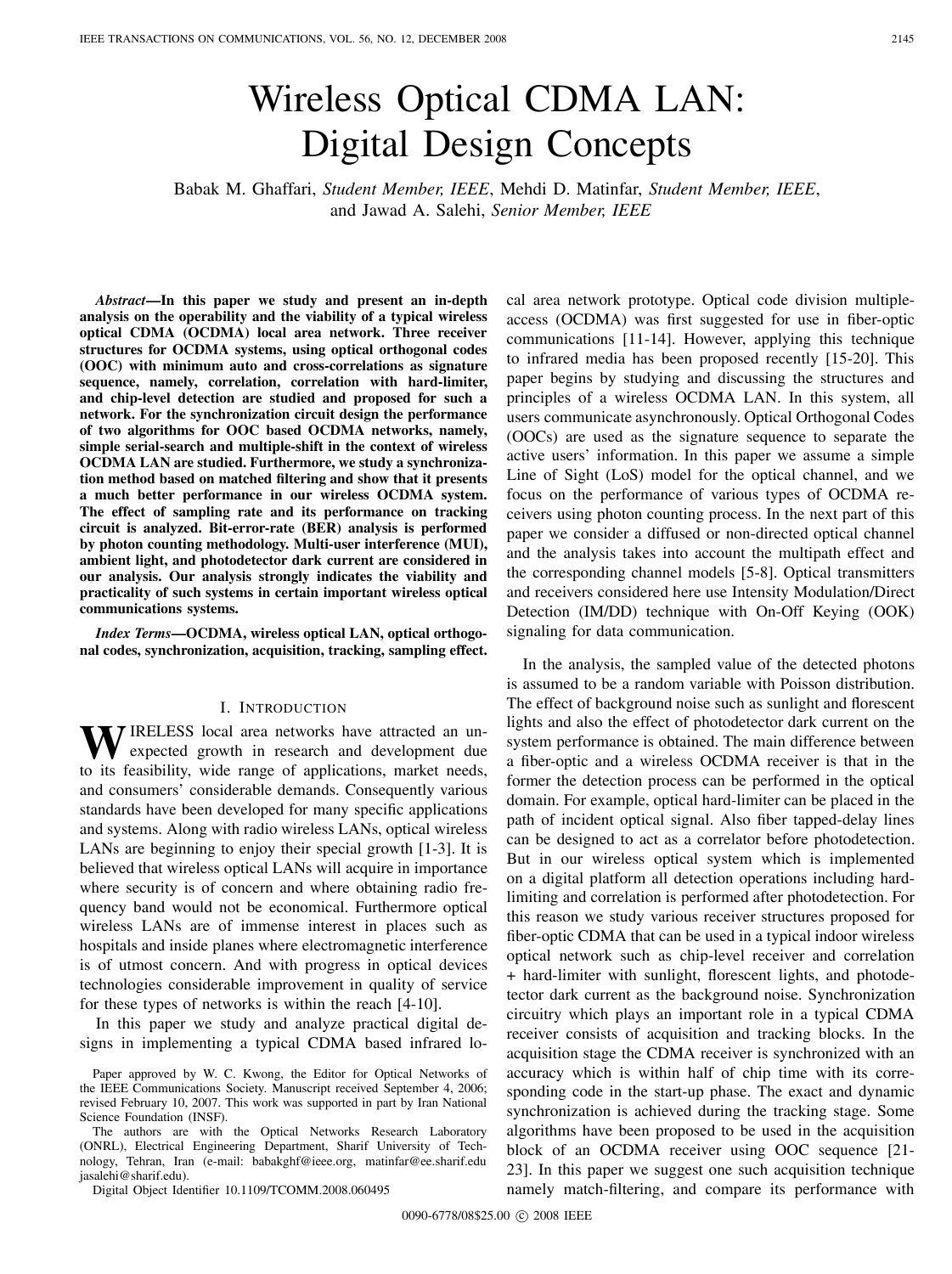

Fig. 1. A typical wireless OCDMA LAN containing a base station and n users.

simple and multiple-shift serial search algorithms. In a digital system, tracking circuit precision depends on the rate of the fastest achievable clock. Consequently, tracking action in digital systems may not be performed exactly as in some analog systems. Thereby we evaluate the effect of sampling on tracking operation and obtain the power penalty needed to mitigate this undesired effect.

The rest of this paper is organized as follows. In section II a typical wireless OCDMA network with three receiver structures in their digital forms are discussed. In section III we obtain expressions corresponding to BER for each receiver structure. Section IV describes and obtains the acquisition methods and their performance. In section V tracking circuit and the effect of sampling on its performance is discussed. Section VI concludes the paper.

# II. SYSTEM DESCRIPTION AND VARIOUS RECEIVER **STRUCTURES**

It is almost impossible to implement an irregular and ad hoc network architecture for a wireless optical LAN due to the limitations of optical waves propagation properties. Especially, one or more base stations are needed to act as a bridge when a local network needs to be connected to a global network such as internet. Fig. 1 shows our system architecture which includes one base station, with a single pair of optical transmitter and receiver, and  $n$  user stations, each having a pair of optical transmitter and receiver.

With respect to the maximum number of permitted active users in the network and the desired code length, a set of OOCs is defined and each code is assigned to each active user. In this system each active user is assigned a signature sequence from a set of OOC which is specified by  $(F, w, \lambda_a, \lambda_c)$ , where F indicates the code length, w is the code weight,  $\lambda_a$  and  $\lambda_c$  are the maximum value allowed for autocorrelation and crosscorrelation of the code set in use. It is well known that the minimum value for  $\lambda_a$  and  $\lambda_c$  is equal to one due to the fact that in IM/DD format optical pulses are unipolar. For  $\lambda_a = \lambda_c = 1$  the maximum number of codes in an OOC set, which limits the network capacity, is obtained as follows [11],

$$
N \le \left\lfloor \frac{F-1}{w\left(w-1\right)} \right\rfloor \tag{1}
$$

Assuming each user's coded data as a binary stream we consider the downlink signal as the logically gated OR (summer + limiter) of all users' OOC coded data stream simultaneously which drives an optical transmitter such as a LED. So downlink can be considered as a synchronous OCDMA link.

*Lemma* 1: For an OOC set  $(F, w, 1, 1)$ , downlink multi-user interference can be omitted if  $N < \frac{F}{w^2} + 1$ .

*Proof*: Consider user 1 OOC code as the reference code. So, there are  $F - w^2$  possible cyclic shifts for OOC code 2 in which there are no interference between code 1 and code 2. Likewise, there are  $F - 2w^2$  possible cyclic shifts for OOC code 3 in which there are no interference between code 1, code 2, and code 3. Continuing this process if we have  $F (N-1)w^2 > 0$  then all the N OOC codes, each one with a proper cyclic shift, can be inserted into a  $F$  chips length frame such that no overlap, i.e., no interference, between them would exist.

# *Downlink Signal Channel*

From the above lemma we can define the downlink signal to be as follows,

$$
Y_{downlink}(t) = y_{downlink}^{(1)}(t) \vee y_{downlink}^{(2)}(t) \vee \dots \vee y_{downlink}^{(N)}(t)
$$
\n
$$
(2)
$$

where  $y_{downlink}^{(k)}$  is the kth user's downlink OOC signal and ∨ indicates the OR logic operation among the signals. Note that since downlink signal channel is based on synchronous OCDMA then all the elements that constitute  $Y_{downlink}(t)$ are 0 or 1. By using OOK modulation each  $y_{downlink}^{(k)}$  can be expressed as:

$$
y_{downlink}^{(k)}(t) = \sum_{i=-\infty}^{\infty} \sum_{j=1}^{F} d_i^{(k)} c_j^{(k)} P_{T_c} (t - iT_b - jT_c)
$$
 (3)

where  $\{d_i^{(k)}\}_i$  is downlink bit stream of user k with bit duration  $T_b$  and chip duration  $T_c = T_b/F$ , and  $\{c_j^{(k)}\}_{j=1}^F$ denotes the kth OOC code pattern and  $P_{T_c}(t)$  is a rectangular pulse defined as,

$$
P_{T_c}(t) = \begin{cases} 1 & 0 \le t < T_c \\ 0 & otherwise \end{cases}
$$
 (4)

# *Uplink Signal Channel*

On the other hand in the uplink channel all active users send their data bits asynchronously on the common channel and therefore uplink signal is comprised from analog summation of all users' optical intensity transmitted signals. Hence, we can write the uplink signal as follows,

$$
Y_{uplink}(t) = \sum_{k=1}^{N} y_{uplink}^{(k)}(t - \tau_k)
$$
\n(5)

where  $y_{unlink}^{(k)}(t)$  is uplink signal due to the kth user and  $\tau_k$ indicates kth user delay time with respect to the base station reference clock and we have,

$$
y_{uplink}^{(k)}(t) = \sum_{i=-\infty}^{\infty} \sum_{j=1}^{F} u_i^{(k)} c_j^{(k)} P_{T_c} \left( t - iT_b - jT_c \right) \tag{6}
$$

where  $\{u_i^{(k)}\}_i$  is uplink bit stream of user k.

In the design of any wireless CDMA communication network near-far problem needs to be addressed and for wireless OCDMA LAN the near-far problem and the required power control algorithms are discussed in [17]. From [17] the near-far problem in wireless OCDMA LAN requires specific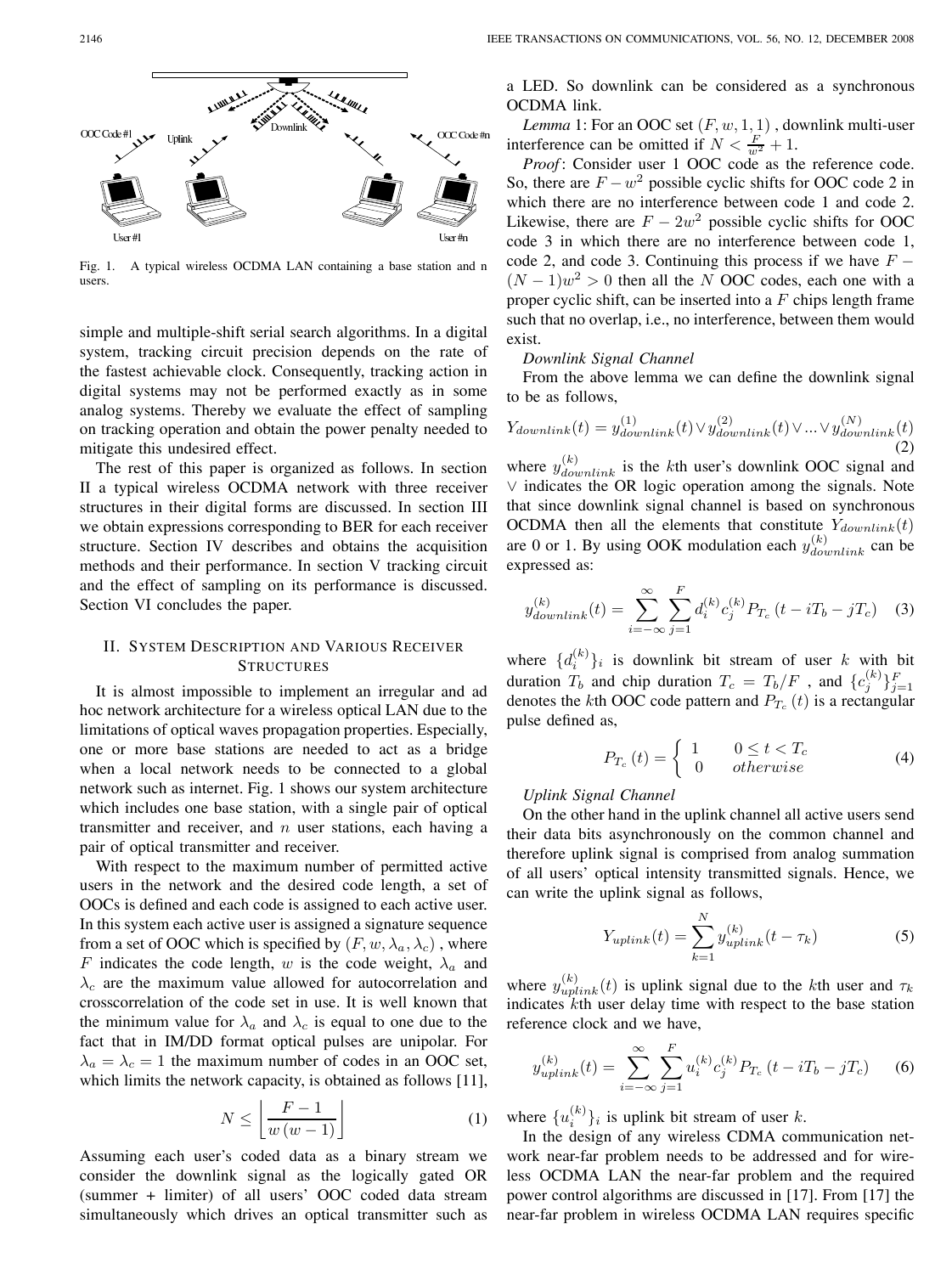

Fig. 2. Various digital structures for a wireless O-CDMA receiver (a) Correlator (b) Correlator + Hard-limiter (c) Chip-level detector.

algorithms to mitigate its effect such as the use of proper AGC circuit. Hence, in this paper we assume the existence of power control algorithms therefore we can safely ignore the near-far problem such that all users have equal power in the uplink channel. Appendix B discusses a methodology on power budget computation and obtains the minimum required power level of an optical transmitter that guarantees proper operation of a typical wireless OCDMA receiver.

In what follows we describe three viable and relevant receiver structures for a wireless OCDMA system, discuss their pros and cons in the context of digital design and implementation, and obtain their performance in both uplink and downlink channels and compare their performance.

# *A. Simple Correlator*

Correlation receiver is the most propounded structure for OCDMA systems. This simple receiver involves a matched filter, corresponding to its code pattern, and an integrator followed by a sampler. In optical fiber CDMA systems the matched filter can be implemented by fiber tapped-delay lines at their receivers. However, in a typical wireless OCDMA LAN system where the speed of operation is not very high and the distances are relatively short correlation may take place after the photodetection at the receiver. In such a receiver the signal at the output of photodetector is sampled by an analogto-digital converter (A/D) at a rate which is  $n<sub>s</sub>$  times of the OOC chip rate, as shown in Fig. 2(a). The correlation of the received signal with the desired users' code can be evaluated by the summation of  $wn_s$  samples of received signal in all marked pulse chips of one bit duration using a simple adder. A buffer after the A/D operation saves the results of addition at each sampling time instant and resets at the end of the bit time. At the end of the bit duration, the accumulated value that is saved in the buffer, i.e., correlation value, is compared with an optimum threshold.

# *B. Correlator + Hard-limiter*

It is shown that multi-user interference effect can be reduced by using an optical hard-limiter or optical AND logic gate in a fiber-optic CDMA receiver using unipolar codes such as OOCs, [11,13]. But as discussed before for our wireless OCDMA LAN receiver, the hard-limiter (electronic) is placed after the photodetector instead of being placed before the photodetector, Fig. 2(b). In our analysis, the electronic hardlimiter is modeled by a one-input one-output block with a predetermined threshold value. A simple hard limiting takes place using an analog circuit as shown in Fig. 2(b). Thus, each sample from  $wn_s$  samples has a binary value at the sampler output. The remaining operations are similar to the correlator receiver. In this structure, due to hard-limiting, the effect of multi-user interference is substantially reduced [25], as well as it simplifies the implementation since sampling operation can be done along with other processes for example in a Field Programmable Gate Array (FPGA) without using a separate A/D circuitry.

#### *C. Chip-level Detector*

Chip-level receiver was first introduced for fiber-optic CDMA [14] where decision is based upon each pulsed mark chip received power, constituting the desired OOC, instead of their combined power value. In this structure, the received power of each pulsed mark chip is compared with an optimum threshold. Bit '1' is decided if and only if all the  $w$  pulsed chips' power are greater than the optimum threshold otherwise bit '0' is decided. The notion and the operation of chip-level receiver is not the same as correlation and correlation + hardlimiter receiver, but its digital implementation is similar to correlation + hard-limiter structure. From a digital design point of view a decision on each pulsed mark chips is made based on the summation of each pulsed mark chip samples. Fig. 2(c) shows the operation of the chip-level detector. Each arm is dedicated for detecting one pulsed mark chip. At the first step the summation of the samples in each pulsed mark chip is evaluated by an adder and buffer in each arm. Finally, if all the resulting values due to  $w$  arms are greater than the optimum threshold bit '1' is decided otherwise bit '0' is decided.

# III. BER ANALYSIS

#### *A. Simple Correlator*

In this section we study and obtain the performance of the above mentioned receiver structures from digital design and implementational point of view. In digital structures, a lowpass filter followed by an analog to digital converter, A/D, are placed after the photodetector as discussed in section II. By assuming a low-pass filter with rectangular shape response equal to  $P_{T_f}(t)$  with  $T_f = T_c/n_s$ , then the digital receiver acts as an integrate and dump circuit which is an optimum receiver for single user case in optical communication systems with Poisson channel [28]. Although,  $n<sub>s</sub> = 1$  is sufficient for chip-synchronous multi-user interference pattern for a proper detection, but for implementation purposes and for tracking circuitry we require to have more samples per chip as discussed in section V. However, for the sake of mathematical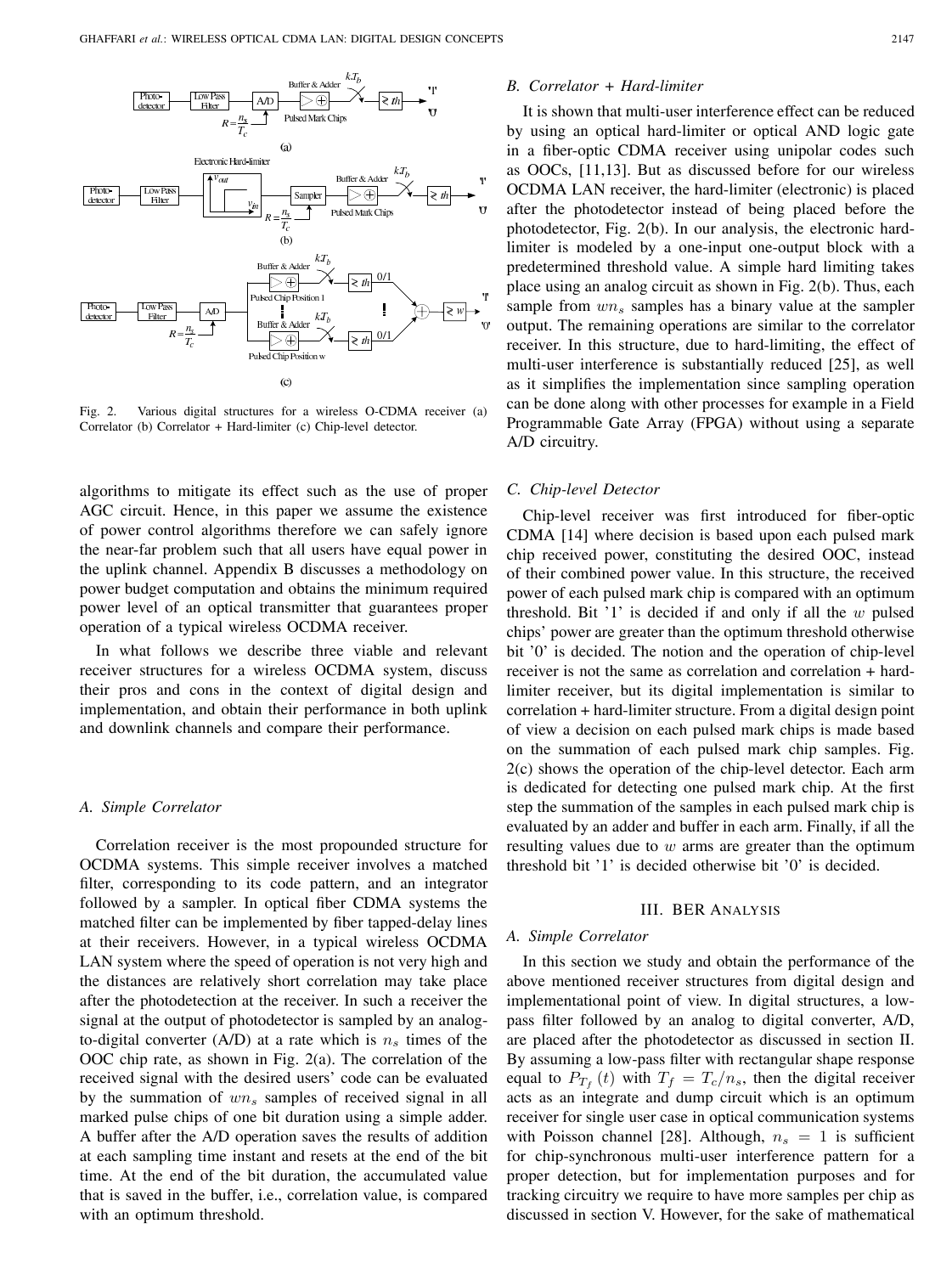simplicity and without any loss of generality we obtain the performance result on detection schemes for  $n<sub>s</sub> = 1$  and generalization to higher values of  $n<sub>s</sub>$  will easily follow from the above simple case.

Let us consider  $\vec{\alpha} = (\alpha_1, \alpha_2, ..., \alpha_w)$  as the interference pattern occurred on the pulsed mark chips. In other words  $\alpha_i$ is the number of interferences on the jth pulsed mark chip of the desired OOC. In a simple correlator receiver structure the signal generated by integrate and dump circuit has a Poisson distribution function with a mean equal to [12],

$$
m_d(l) = [(wd+l)\gamma_s + w\gamma_b]T_c \tag{7}
$$

where  $l = \sum_{j=1}^{w} \alpha_j$ ,  $\gamma_s \equiv \left(\frac{2}{w}\right) P_{av} \frac{\eta}{h\nu}$ ,  $\gamma_b \equiv P_b \frac{\eta}{h\nu} + \frac{i_{dc}}{q}$ , and  $d \in \{0, 1\}$  indicates the transmitted data bit.  $P_{av}$  is the average received signal power on the photodetector area,  $P_b$  is ambient noise power,  $\gamma_s$  is the photoelectron count rate of received signal in a chip-time duration and  $\gamma_b$  is the sum of photoelectron count rate of background and dark current in a chip-time duration,  $i_{dc}$  and  $\eta$  are the photodetector dark current and quantum efficiency, respectively. Also q,  $\nu$ , and h indicate electron charge, optical frequency, and Planck constant, respectively. To give an insight on the use of the above parameters, we assume the simplest possible case namely when there is no multiple-access interference, i.e.,  $N-1=0$ . For this case  $m_1 = w(\gamma_s + \gamma_b)T_c$ and  $m_0 = w\gamma_bT_c$ , for on-off modulation. If we assume  $P_b = -10.9$  dBm,  $P_{av} = -52$  dBm and  $T_c = n_s T_f$  we have:  $m_1 \cong 8.93722 \times 10^7$  and  $m_0 \cong 8.90184 \times 10^7$ . By Gaussian approximation and choosing optimum threshold the probability of error can be obtained as follows (see for example [28]): $P \left( error | ambient\ noise \right) \approx Q \left( \frac{m_1 - m_0}{\sqrt{m_1} + \sqrt{m_0}} \right)$  $= Q(18.7) \rightarrow 0$ 

Note that in a typical indoor optical wireless channel, bandwidths are in the order of 10-40MHz [24]. For such low bandwidths in optical wireless channels, preamplifier's thermal noise can be ignored with respect to ambient noise [24]. We consider  $I_b = 100 \mu W/cm^2$  as the irradiance of ambient noise on the photodetector area. This value is typical for a receiver with optical bandwidth as high as 150nm, provided that it is placed in an environment without direct illumination of sunlight and without any incandescent lamps at the vicinity of the receiver [24].  $P_b$  is related to  $I_b$  as  $P_b = I_b A_d$  where  $A_d$  is the photodetector area.

For a correlator receiver the probability of error conditioned on  $l$  is obtained as follows,

$$
P(E|l) = \frac{1}{2}g_{th}(m_0(l)) + \frac{1}{2} - \frac{1}{2}g_{th}(m_1(l))
$$
 (8)

where,

$$
g_{th}(x) = \sum_{n=th}^{\infty} \frac{x^n e^{-x}}{n!}
$$
 (9)

and th is an optimum threshold that minimizes the total probability of error. Total probability of error is computed by averaging over  $l$  as follows,

$$
P_E = \sum_{l=0}^{N-1} P_l(N-1,l) P(E|l)
$$
 (10)

where  $l$  has a Bionomial distribution function for the uplink channel, [25]

$$
P_l(N-1,l) = {N-1 \choose l} \left(\frac{w^2}{2F}\right)^l \left(1 - \frac{w^2}{2F}\right)^{N-1-l}
$$
 (11.a)

In applying the condition of lemma 1, for the downlink channel we have,

$$
P_l(N-1,l) = \delta(l) \tag{11.b}
$$

where  $\delta(\cdot)$  denotes Dirac delta function.

# *B. Correlator + Hard-limiter*

For a receiver structure based upon a correlator with a hardlimiter, probability of error depends upon specific interference patterns instead of just the total number of interferences. In this structure we need to have two optimum thresholds instead of one as in simple correlator receiver. The first threshold, denoted as  $th_1$ , relates to the analog hard-limiter used right after the photodetector and the front and low-pass filter. It means that the average number of incident photons in each pulsed mark chip is compared to  $th_1$  and a two-binary signal 0 or 1 will be generated. We show the output of analog hardlimiter by a w elements binary vector as  $\vec{n} = (n_1, n_2, ..., n_w)$ . Decision on the transmitted bit is based on the weight  $k$  of vector  $\vec{n}$ . If the weight k is greater than another optimum threshold, which we denote as  $th_2$ , then bit '1' is decided otherwise bit '0' is decided. In Appendix A, we show that for the correlator + hard-limiter receiver structure the probability of error conditioned on the interference pattern is as follows,

$$
P(E|l, \overrightarrow{\alpha}) = \frac{1}{2} \sum_{k=th_2}^{w} \sum_{\vec{n} \in A_k} \prod_{j=1}^{w} \left\{ \left[ g_{th_1} \left( m_0(\alpha_j) \right) \right]^{n_j} \times \left[ 1 - g_{th_1} \left( m_0(\alpha_j) \right) \right]^{(1-n_j)} \right\} + \frac{1}{2} - \frac{1}{2} \sum_{k=th_2}^{w} \sum_{\vec{n} \in A_k} \prod_{j=1}^{w} \left\{ \left[ g_{th_1} \left( m_1(\alpha_j) \right) \right]^{n_j} \times \left[ 1 - g_{th_1} \left( m_1(\alpha_j) \right) \right]^{(1-n_j)} \right\} \tag{12}
$$

Where  $A_k$  is the set of all w-element binary vectors, $\vec{n}$ , with weight  $k$ . Note that the optimum thresholds are computed iteratively such that the whole probability of error is minimized. Also we have,

$$
m_d(\alpha_j) = ((d + \alpha_j)\gamma_s + \gamma_b) T_c , d \in \{0, 1\}
$$
 (13)

which indicates the average number of incident photons on the jth pulsed mark chip assuming data bit  $d \in \{0, 1\}$ , and  $\vec{\alpha} =$  $(\alpha_1, \alpha_2, ..., \alpha_w)$  is the occurred interference pattern. Using (9) in (12) the probability of error for a correlator with a hardlimiter is computed as,

$$
P_E = \sum_{l=0}^{N-1} \sum_{\vec{\alpha} \in B_l} P_l(l, \vec{\alpha}) P(E|l, \vec{\alpha}) \tag{14}
$$

Where  $B_l$  is the set of all interference patterns with l interfering users. The probability distribution function of interference pattern with  $\vec{\alpha} = (\alpha_1, \alpha_2, ..., \alpha_w)$  and  $l = \sum_{j=1}^w \alpha_j$  can be evaluated as follows,

$$
P_l(l, \vec{\alpha}) = P_l(\vec{\alpha}|l)P_l(l, N-1)
$$
\n(15)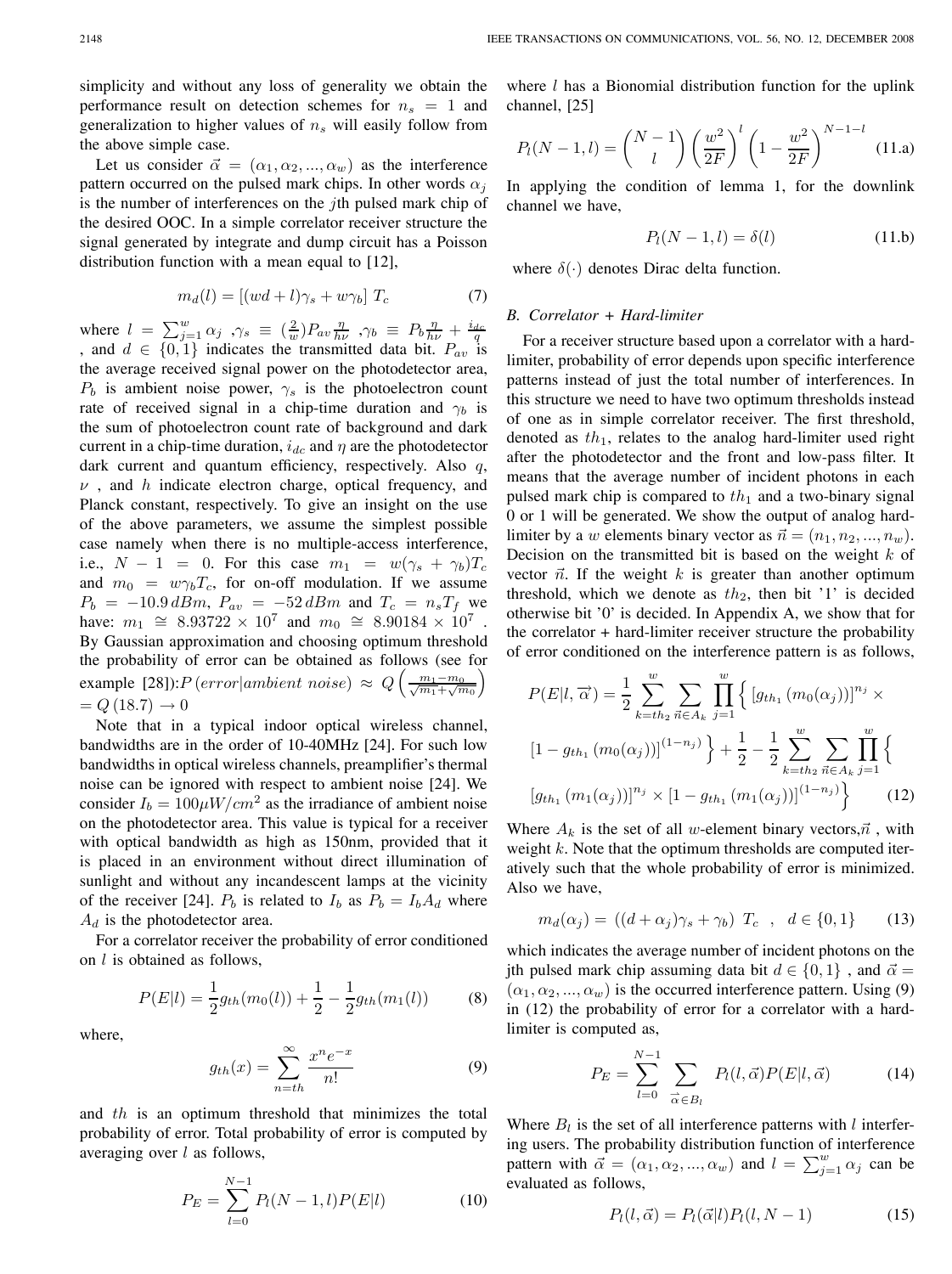TABLE I SYSTEM PARAMETERS

| F              | OOC Length                                    | 128              |
|----------------|-----------------------------------------------|------------------|
| w              | OOC Weight                                    |                  |
| $\overline{N}$ | Active users number                           | 4,5,6            |
| $n_{s}$        | Samples per chip                              |                  |
| $\eta$         | Photodetector quantum efficiency              | 0.8              |
|                | Optical wavelength                            | 870 nm           |
| $I_b$          | Ambient light irradiance on the photodetector | $100 \mu W/cm^2$ |
| $i_d$          | Photodetector dark current                    | 10 <sub>nA</sub> |
| $A_d$          | Photodetector area                            | $1 \, cm^2$      |
| $T_f$          | Low pass filter response time                 | $15.625$ ns      |

 $\vec{\alpha}$  can be produced in  $\begin{pmatrix} l \\ \alpha_1, \alpha_2, ..., \alpha_w \end{pmatrix} = \frac{l!}{\prod_{j=1}^w (l)!}$  $(\alpha_j)!$ ways each with

probability  $\frac{1}{w'}$  [12]. Thus for the uplink channel we have:

$$
P_l(\vec{\alpha}|l) = \frac{l!}{w^l \prod\limits_{j=1}^w (\alpha_j)!}
$$
 (16.a)

and for the downlink channel:

$$
P_l(\vec{\alpha}|l) = \delta(\vec{\alpha}) \tag{16.b}
$$

Finally, using (11.a), (11.b), (16.a) and (16.b) in (15) the probability distribution function of interference pattern is evaluated as follows for the uplink channel,

$$
P_l(l, \vec{\alpha}) = \frac{(N-1)!}{w^l (N-1-l)! \prod_{j=1}^w (\alpha_j)!} \left(\frac{w^2}{2F}\right)^l \left(1 - \frac{w^2}{2F}\right)^{N-1-l}
$$
(17. a)

and for the downlink channel,

$$
P_l(l, \vec{\alpha}) = \delta(l)\delta(\vec{\alpha})
$$
 (17.b)

#### *C. Chip-level Detector*

In a chip-level structure, received power of each pulsed mark chips is compared with an optimum threshold. Bit '1' is decided if and only if all  $w$  pulsed chips' power are greater than an optimum threshold and '0' is decided otherwise. Following the analytical approach of the correlator with a hard-limiter, one can conclude that if the second threshold value in the correlator with a hard-limiter structure,  $th_2$ , is replaced by the code weight,  $w$ , equations (12)-(17) are still valid for chip-level structure. However, the value of the first threshold,  $th_1$ , for these two structures may not be the same.

Considering the parameters of Table I which correspond to a realistic scenario for multiple RS232 outputs (a low speed system), we have evaluated the analytical result of this section. Fig. 3 depicts the performance of the three above mentioned receivers' structure versus received average optical power,  $P_{av}$ , in uplink direction. We have considered 6 active users in this part of the analysis. As we can observe, the probability of error does not approach zero by increasing average optical power, since the number of active users are greater than the code weight which is equal to 5 in this example. Correlator + hard-limiter receiver obtains the best performance in signal



Fig. 3. Performance of various types of receivers vs. received optical power (uplink).



Fig. 4. Performance of various types of receivers vs. received optical power (downlink).

powers of practical interest when compared with other two receiver structures. For sufficiently high signal power, e.g., - 55dBm and higher chip-level detector performance is fairly close to correlator + hard-limiter. On the other hand the simple correlator receiver obtains a better performance than correlator + hard-limiter and chip-level receivers, in the low average power region. But the increase in average received power  $P_{av}$ , which indicates stronger interfering users, then hard-limiter and chip-level receivers obtain better performance than the simple correlator, as it is shown in Fig. 3. By considering the results of Fig. 3, one can conclude that using chip-level or hard-limiter structure is a better choice than the correlator receiver specifically in the high signal power, i.e.,  $\geq -55dBm$ . For  $P_{av} = -52dBm$  we observe that the chiplevel and hard-limiter structures present an improvement of about three orders of magnitude over correlation structure. Fig. 4 shows the performance of the above three receiver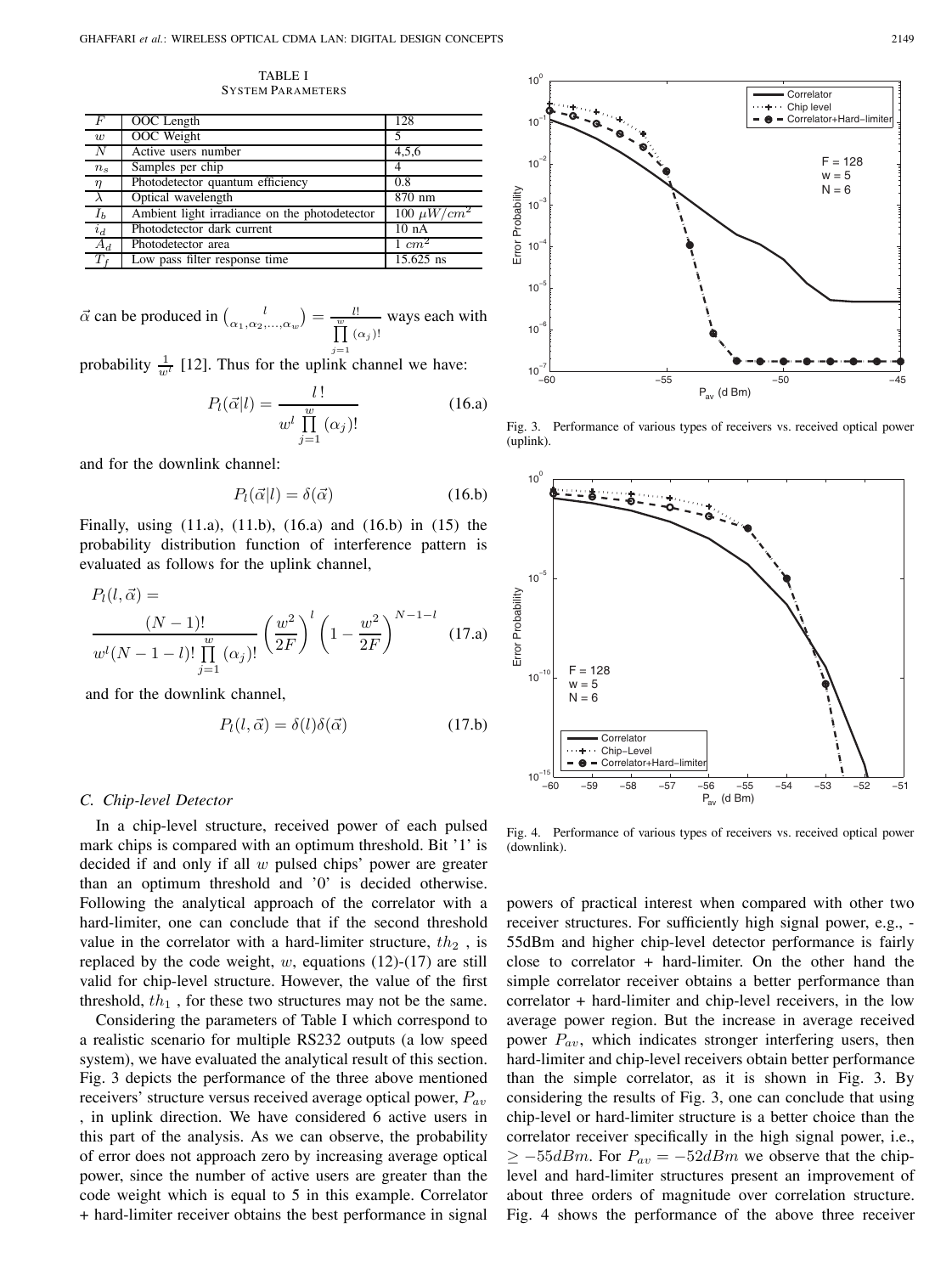

Fig. 5. Performance of correlator + hard limiter receiver vs. received average optical power and various number of users for uplink channel.

structures with the same parameters for downlink direction. The probability of error in this case is considerably lower than uplink channel since multi-user interference is omitted in downlink channel as described in section II. Only ambient light, shot noise effect, and dark current may cause errors in downlink direction. In Fig. 5 we depict the performance for various number of active users in the uplink channel for correlator + hard-limiter receiver. For  $N = 4$  and  $N = 5$  the probability of error approaches zero by increasing the received average optical power, since the number of interfering users is always lower than the code weight. However, with  $N = 6$ , probability of error approaches a floor limit due to multi-user interference effect.

## IV. ACQUISITION ALGORITHMS

In order to extract properly data bits from a spread stream of pulses, which constitutes the desired OOC receiver needs to know the correct initial reference time or the phase of the specified code pattern that carries the desired information bit. Assuming chip-synchronous, receiver encounters an ambiguity equal to  $F$  cells, each corresponding to one possible cyclic shift of the indicated OOC code. At the end of the acquisition level the correct cell, or equivalently the correct shift is found. This can be obtained for example by using training bits which are inserted at the beginning of each frame. Some algorithms are suggested to be used in acquisition state. For each algorithm, different number of training bits is required to meet acquisition with a probability near one. It is evident that the less training bits required the more efficient the algorithm in use will be. In the following we present three recently suggested algorithms for OOC based OCDMA and compare their performance from digital design point of view in a wireless OCDMA system.

# *A. Simple Serial-Search Method*

In this approach, one cell is randomly selected and it is assumed to be the correct cell. A correlation between the



Fig. 6. Markov chain model for simple serial search algorithm

received data and the selected code over a bit time duration (dwell time) is obtained and the outcome is compared with an optimum threshold. If the output of the correlation is greater than the optimum threshold, then the first randomly selected cell is the correct cell. Otherwise, we examine the next cell. By next cell we imply that a chip-sized rotation replica of the initial cell or phase of the specified code. So by continuing this algorithm and in maximum  $F$  stages we obtain the correct cell in the ideal case. Markov chain model simplifies the analysis of various acquisition algorithms. Such a model is depicted in Fig. 6 for the so called simple serial-search model. Each cell is represented by a node. Here we assume that the correct cell is the Fth cell.  $P_D$  is the probability of correct detection. Transmission between each two cells is represented by a transfer function with parameter z. The power of z indicates delay in bit duration  $(T_b)$ . So we observe that the transfer function of correct decision on correct cell is  $P_Dz$  and incorrect decision is  $(1 - P_D)z$ .  $P_D$  is not equal to 1 in the real case due to shot noise effect. Transfer function between each two incorrect cells is defined as  $H(z)$ . Also we denote the false alarm probability by  $P_{FA}$ . When correlation on an incorrect shift exceeds optimum threshold a false alarm is occurred.  $P_{FA}$  is not equal to zero because of multiple-access interference and environmental noise effects. L indicates the time that the tracking circuit requires to recognize false decision in an acquisition block. According to figure 6 transfer function between each two incorrect cells is as follows [21],

$$
H(z) = (1 - P_{FA}) z + P_{FA} z^{L+1}
$$
 (18)

If  $U_i(z)$  denotes the transfer function from cell i to correct cell,  $U(z)$  is obtained by averaging over  $U_i(z)$  for  $i = 1, 2, \ldots, F$ . It is shown that the average time to reach the correct cell is as follows,

$$
E\left\{N_{ACQ}\right\} = \frac{dU\left(z\right)}{dz}|_{z=1} \tag{19}
$$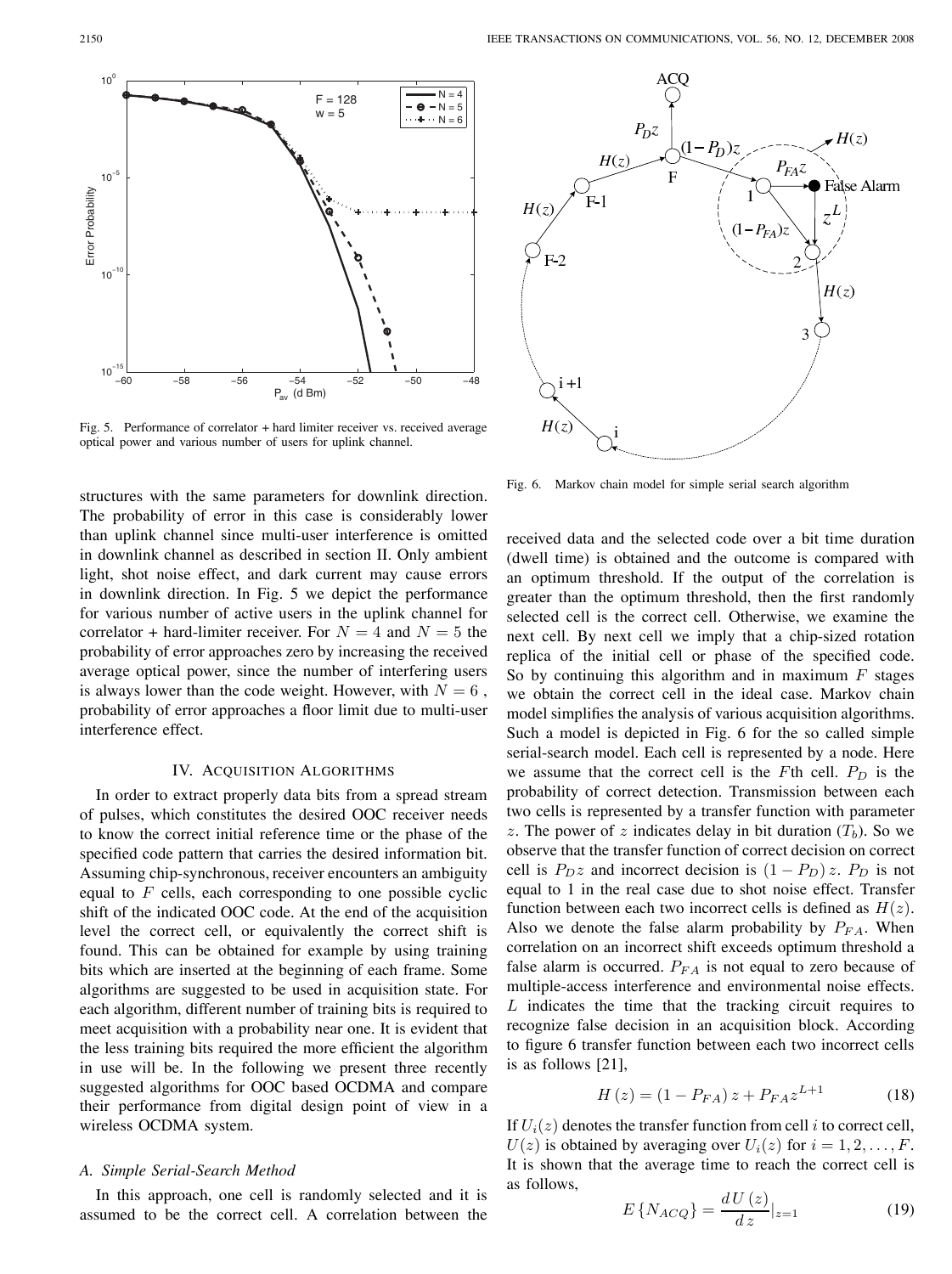Using the result of [21] for OOC based OCDMA system we have,

$$
E\{N_{ACQ}\} = \frac{F-1}{2}(P_{FA}L-1) + \frac{1}{P_D}[F+L(F-1)(1-P_D)P_{FA}] \tag{20}
$$

Considering correlator structure,  $P_D$  and  $P_{FA}$  are probabilities of correct detection and false alarm conditioned on bit '1' respectively. So using  $(8)-(11)$  and according to  $[21]$ , these parameters can be computed as follows,

$$
P_D = \sum_{l=0}^{N} P_l(N, l) g_{th}(m_1(l))
$$
 (21.a)

$$
P_{FA} = \sum_{l=0}^{N} P_l(N,l) g_{th}(m_0(l))
$$
 (21.b)

where  $g_{th}(x)$  and  $P_l(N,l)$  are defined in (9) and (11), respectively. The threshold  $th$  is computed iteratively such that  $E\{N_{ACQ}\}\$ achieves its minimum possible value.

# *B. Multiple-shift Method*

To reduce average time of acquisition, multiple-shift method was proposed recently  $[22]$ . In this method F cells are divided into  $Q$  groups each containing  $M$  cells. In the first stage of the algorithm, all  $M$  cells of group 1 are examined simultaneously. If the output of the correlation is greater than a predetermined optimum threshold then we proceed to second stage, otherwise examine cells which belong to group 2. In continuing this process and from [22] in maximum Q steps we obtain the true group. In the second stage the  $M$  possible cells will be examined one by one similar to the simple serial-search method. Fig. 7 shows Markov diagram for multiple-shift method. Assuming that the Qth group contains the correct cell then the transfer functions  $H(z)$  and  $h(z)$ , between two incorrect node in the first and second stage respectively, are computed as follows,

$$
H(z) = (1 - P_{FA}) z + P_{FA} z h^{M}(z)
$$
 (22)

$$
h(z) = (1 - p_{fa}) z + p_{fa} z^{L+1}
$$
 (23)

Note that in (22) and (23) capital letters refer to the first stage and small letters refer to the second stage respectively. Assuming that we have found the correct group then similar to simple serial-search method an initial random phase  $v$  is then selected. The other transfer functions that are needed to describe multiple-shift method are  $H_{det}(z)$  and  $H_{miss}(z)$ , the former being the transfer function from node Q to acquisition state and the latter being the transfer function from node Q to node 1. Considering Fig. 7 and using (19) then the average number of the training bits is computed as,

$$
E(N_{Acq}) = \frac{H'_{det}(1) + H'_{miss}(1)}{p_d P_D} + (Q - 1) H'(1) \frac{2 - p_d P_D}{2p_d P_D}
$$
(24)



Fig. 7. Markov chain model for Multiple-shift algorithm

where

$$
H'(1) = 1 + M P_{FA} (1 + L p_{fa})
$$
 (25. a)

$$
H'_{det}(1) = \frac{1}{2} p_d P_D [(M+3) + L(M-1)p_{fa}]
$$
 (25.b)

$$
H'_{miss} (1) = (1 - P_D) +
$$
  
\n
$$
P_D (1 - p_d) [M + 1 + L(M - 1)p_{fa}]
$$
 (25.c)

Considering a correlator structure and from [22],  $P_D$ ,  $p_d$ ,  $P_{FA}$  and  $p_{fa}$  can be computed as follows,

$$
P_D = \sum_{l=0}^{NM} P_l(NM, l) g_{TH}(l, m_1(l))
$$
(26.a)  

$$
p_d = \frac{1}{P_D} \sum_{l_1=0}^{N} \sum_{l=0}^{N(M-1)} \{P_l(N, l_1) P_l(N(M-1), l)\}
$$

$$
\times \{g_{th}(m_1(l_1)) g_{th}(m_1(l))\}
$$
(26.b)

$$
P_{FA} = \sum_{l=0}^{NM} P_l(NM, l) g_{TH}(m_0(l))
$$
\n(26.c)

$$
p_{fa} = \frac{1}{P_{FA}} \sum_{l_1=0}^{N} \sum_{l=0}^{N(M-1)} \{P_l(N, l_1) P_l(N(M-1), l)\} \times \{g_{th}(m_0(l_1)) g_{th}(m_0(l))\} \tag{26. d}
$$

where  $TH$  and  $th$  indicate the first and second stage thresholds respectively and their values are defined such that  $E\{N_{ACQ}\}\$  obtained from (24) achieves it's minimum value.

## *C. Match-Filter Method*

Assume a match-filter containing  $w$  delay lines. Each, delay line value is proportional to the position of pulsed chips corresponding to its respective OOC. When training bits enter the match-filter then the output signal is a periodic training pulse with a width equal to  $T_c$  and a period equal to  $T_b$ . This implies that in one bit duration we can observe the peak correlation of the incident signal and code pattern without any knowledge of the correct initial time reference. As an example we depict the digital implementation of a match-filter for an OOC stream with  $w = 3$  in Fig. 8. Considering this idea, match-filtering automatically searches all the  $F$  cells within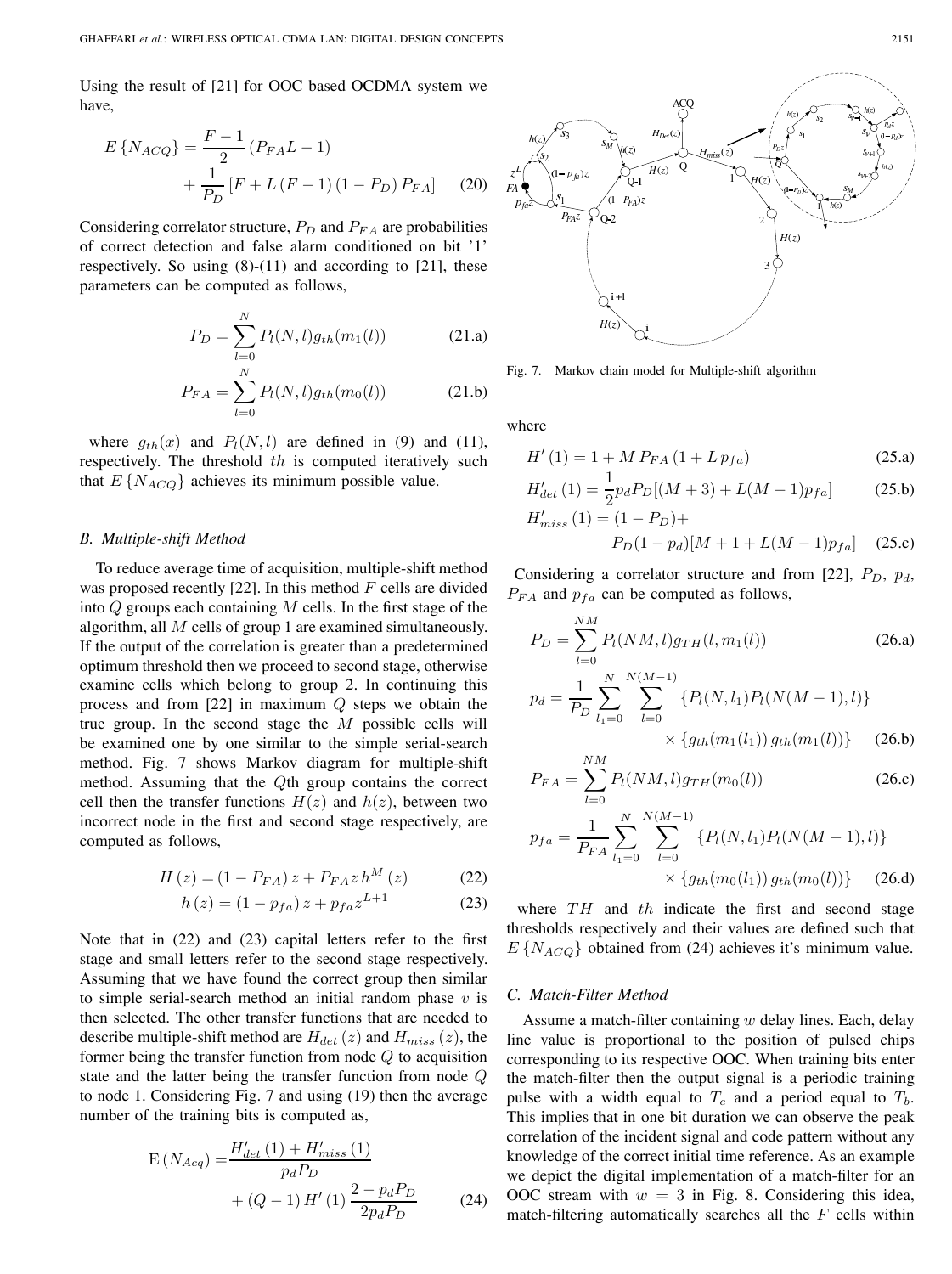

Fig. 8. An example of digital match-filter for an OOC stream with w=3.

one bit duration instead of  $F$  bits duration as in the simple serial-search method. The Markov chain model is similar to that represented for simple serial-search method, Fig. 6, except that the dwell time in serial-search method is equal to one bit duration,  $T_b$ , but in the match-filter method the dwell time is reduced to chip duration,  $T_c = T_b/F$ . According to Fig. 6 and (16), the transfer function  $H(z)$  for match-filter method is,

$$
H(z) = (1 - P_{FA}) z^{1/F} + P_{FA} z^{L+(1/F)}
$$
 (27)

Inserting (27) in (18) and using (19) we have,

$$
E\left\{N_{ACQ}\right\} = \frac{1}{P_D} - \frac{F-1}{2F} + L\left(\frac{1-P_D}{P_D}\right) (F-1) P_{FA} + L\left(\frac{F-1}{2}\right) P_{FA}
$$
\n(28)

In Fig. 9 we have depicted the required average number of training bits for the above three mentioned algorithms. Matchfilter method presents a more efficient algorithm than the other two methods. Specifically, in relatively high received power region one bit is sufficient to acquire acquisition. For multipleshift algorithm the optimum value for  $M$  is five for nominal values given in table I. Although multiple-shift method is not as efficient as match-filter, but it represents a more efficient algorithm when compared to simple serial-search method.

#### V. DIGITAL TRACKING CIRCUIT

Tracking circuit performs two key operations in a typical OCDMA receiver. In general, the received code from acquisition block has an ambiguity in phase or initial time reference which is less than  $T_c/2$ . The first task of the tracking circuit is to minimize this ambiguity. Digital tracking accuracy depends on the systems fastest clock speed. The second task for the tracking circuit is to alarm the *out of synchronization state* to the acquisition block. We choose early-late method for digital implementation of the tracking circuit [26]. In this method two separate early and late replica of the reference code, which is produced by the acquisition block, is generated by the tracking block. If  $c(t)$  denotes the reference code, then  $c (t + T_c/2)$  and  $c (t - T_c/2)$  are the corresponding early and late codes, respectively. Now, correlation action takes place between the training bit stream and the early and late codes. If the output of both early and late correlators are less than a threshold that is determined by the detection block and is computed such that  $(10)$  is minimized for  $L$  sequential bits, then "synchronization out" signal is activated. This signal is passed to the acquisition block to switch on the acquisition



Fig. 9. Average number of training bits required for various types of acquisition algorithms

state. To track the original code, the values of early and late correlator outputs are subtracted, and three actions may be initiated based on the subtraction result. Selecting a proper threshold, say  $th_c$ , then a shifted replica to the correlator is selected as the new reference code if the subtraction result is greater than  $th_c$ . A shifted replica to the late correlator is selected if subtraction result is less than  $-th<sub>c</sub>$ , otherwise the main code is selected. To select the proper threshold value,  $th_c$ , we need to consider two main issues namely  $th_c$  value must not be so low in order to cause the tracking circuit to oscillate and not so high in order for tracking circuit not be able to follow the phase shifts fluctuations.

Furthermore, the sampling rate dramatically affects the performance of tracking circuit. For very high value of the sampling rate, digital tracking circuit operation is then fairly equal to an analog circuit. But in the real cases, the fastest clock speed of the system limits the number of samples per chip. To evaluate the effect of sampling on the tracking operation, and consequently on the system performance, we need to consider interferences on the first cyclic shift of the desired code as well as interferences on the original phase of the desired code. In this way, for a correlator structure we show the number of interferences on the desired code by  $l_1$  and the number of interferences on the first cyclic shift of the desired code by  $l_2$ . In general the two random variables  $l_1$  and  $l_2$  are dependent, therefore their joint probability density function is required for BER analysis of the tracking circuit. To obtain the joint probability density function of  $l_1$  and  $l_2$  we need to know all the possible code patterns in the system which prove to be mathematically tedious and impractical. Let us assume as in [22], as a simplifying approximating assumption that random variables  $l_1$  and  $l_2$  are independent. Also we assume that the offset of tracking circuit reference code and the original phase of the desired code is equal to  $\tau$ . Then the average photon counts that is generated by correlating the incident signal and the tracking reference code is as follows,

$$
m_d(l_1, l_2, \tau) = (w\gamma_b + l_2\gamma_s)\tau +
$$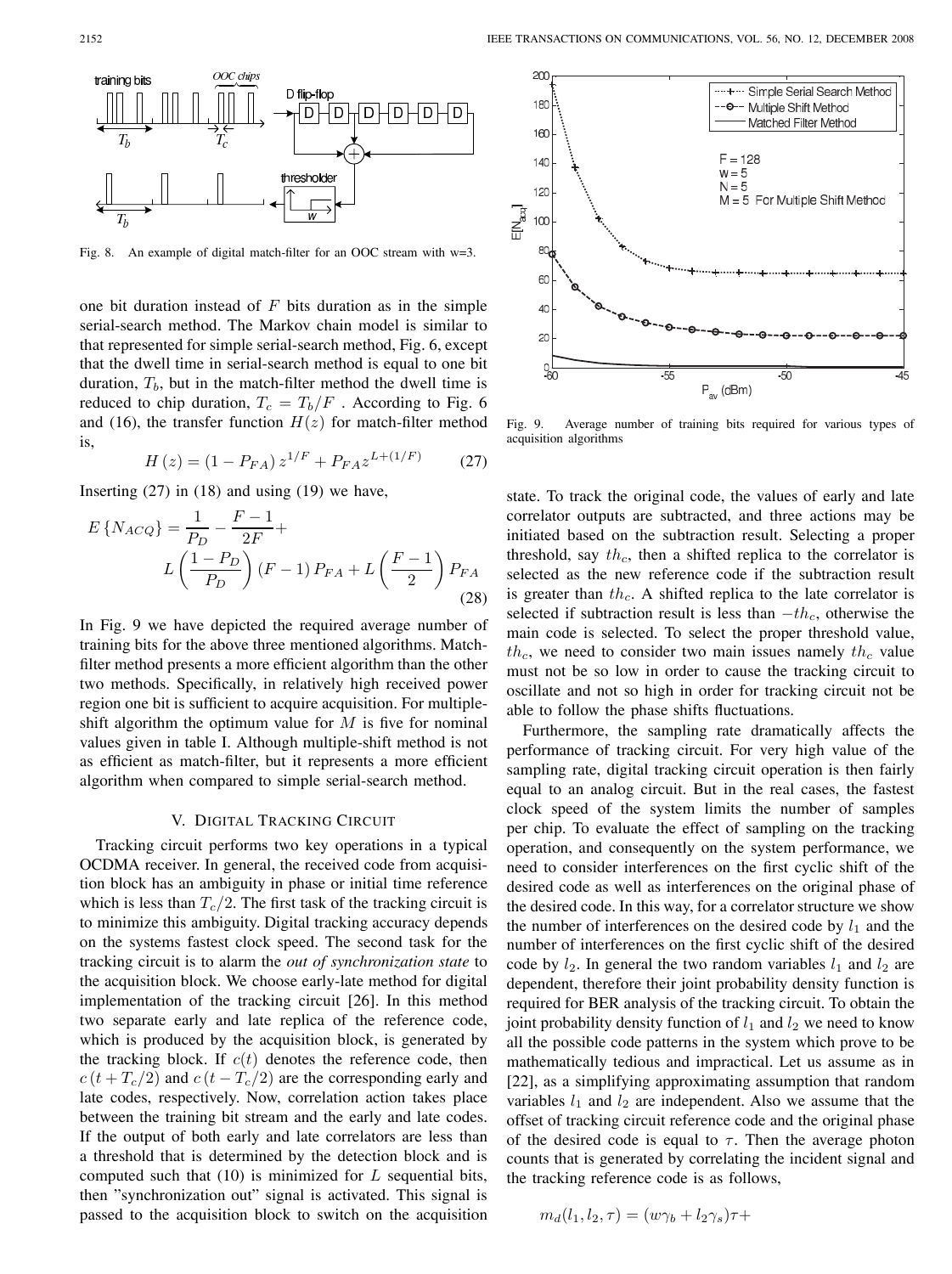

Fig. 10. Effect of sampling on the system performance

$$
[w\gamma_b + (l_1 + wd)\gamma_s] (T_c - \tau) , d \in \{0, 1\}
$$
 (29)

To compute probability of error conditioned on  $l_1$ ,  $l_2$  and  $\tau$ we can write,

$$
P(E|l_1, l_2, \tau) =
$$
  
\n
$$
\frac{1}{2}g_{th}[m_0(l_1, l_2, \tau)] + \frac{1}{2} - \frac{1}{2}g_{th}[m_1(l_1, l_2, \tau)]
$$
 (30)

 $g_{th}(x)$  is defined in (9) and th denotes the optimum threshold for the tracking circuit. The total probability of error, conditioned on  $\tau$ , is computed as follows,

$$
P_E(\tau) = \sum_{l_1=0}^{N-1} \sum_{l_2=0}^{N-1} P_{l_1}(N-1, l_1) P_{l_2}(N-1, l_2) P(E|l_1, l_2, \tau) \tag{31}
$$

 $P_l(N-1,l)$  is defined in (11) for uplink and downlink directions. Assuming a sampling rate of  $n_s/T_c$  then the offset of tracking reference code and original code can be up to  $T_c/n_s$ . Hence, to obtain probability of error,  $P_E$ , we need to take an average over  $\tau$  on (31) over the interval  $[0, T_c/n_s]$ . Assuming a uniform distribution for offset value we can write,

$$
P_E = \frac{n_s}{T_c} \int\limits_{0}^{T_c/n_s} P_E(\tau) d\tau \tag{32}
$$

Fig. 10 shows the effect of sampling rate on the system performance for uplink direction. The results obtained are for a correlator receiver with several values of sampling rate per chip. From Fig. 10, we clearly observe that an increase in sampling rate the digital system performance approaches that of a perfect analog tracking circuit as expected.

# VI. CONCLUSION

We evaluated the performance of various types of digital receivers in a typical wireless OCDMA indoor local area network based on photon counting process. Considering the implementation criteria, digital structures were introduced. The results show that correlation with hard-limiter not only

obtains the best performance among other receiver structures such as the simple correlator and chip-level receivers it also constitutes a simple implementational structure. However chip-level detection performance approaches that of correlation with hard-limiter in high power region. Three algorithms proposed for acquisition circuit are studied using correlator structure. We show that match-filter method is the superior algorithm in reducing the number of required training bits. Also we evaluated the performance of digital tracking circuit in a wireless OCDMA environment. In our performance evaluation we considered the effect of the sampling rate on its performance. The results obtained for the various stages of the proposed wireless OCDMA LAN strongly indicate the operability and viability of such networks in certain applications.

# APPENDIX A

In this appendix, we obtain eq. (12). The probability of error, conditioned on l (the number of interferences) and  $\vec{\alpha}$ the interference pattern, can be expressed as follows:

$$
P(E|l, \vec{\alpha}) = P(d=0)P(E|d=0, l, \vec{\alpha}) + P(d=1)P(E|d=1, l, \vec{\alpha})
$$
 (A.1)

Where  $d$  indicates the transmitted information bit. Assuming equal probability for transmitting bit '1' and '0' and indicating the decided bit with parameter  $r$  we can write:

$$
P(E|l, \vec{\alpha}) = \frac{1}{2}P(r = 1|d = 0, l, \vec{\alpha}) + \frac{1}{2}(1 - P(r = 1|d = 1, l, \vec{\alpha}))
$$
 (A.2)

As discussed in section (III.B), the output of the hard-limiter in one bit duration is denoted by a  $w$ -element binary vector  $\vec{\alpha}$ . If the weight of this vector is greater than  $th_2$ , bit '1' is decided, therefore:

$$
P(r = 1|d, l, \vec{\alpha}) = P(\sum_{j=1}^{w} n_j \ge th_2|d, l, \vec{\alpha})
$$

$$
= \sum_{k=th_2}^{w} P(\sum_{j=1}^{w} n_j = k|d, l, \vec{\alpha}) \qquad (A.3)
$$

Let,  $A_k$  denote the set of all w-element binary vectors with weight  $k$ , then:

$$
P(\sum_{j=1}^{w} n_j = k | d, l, \vec{\alpha}) = \sum_{\vec{n} \in A_k} P(n_1, n_2, ..., n_w | d, l, \vec{\alpha})
$$
\n(A.4)

Let  $s_i$  denote the number of photoelectrons in the jth pulsed mark chips, then:

$$
P(n_j = 1|d, l, \vec{\alpha}) = P(s_j \ge th_1|d, l, \vec{\alpha}) = g_{th_1}(m_d(\alpha_j))
$$
  

$$
P(n_j = 0|d, l, \vec{\alpha}) = 1 - g_{th_1}(m_d(\alpha_j))
$$
 (A.5)

The generalized form for the above equations is as follows,

$$
P(n_j|d, l, \vec{\alpha}) = [g_{th_1}(m_d(\alpha_j))]^{n_j} [1 - g_{th_1}(m_d(\alpha_j))]^{(1 - n_j)}
$$
\n(A.6)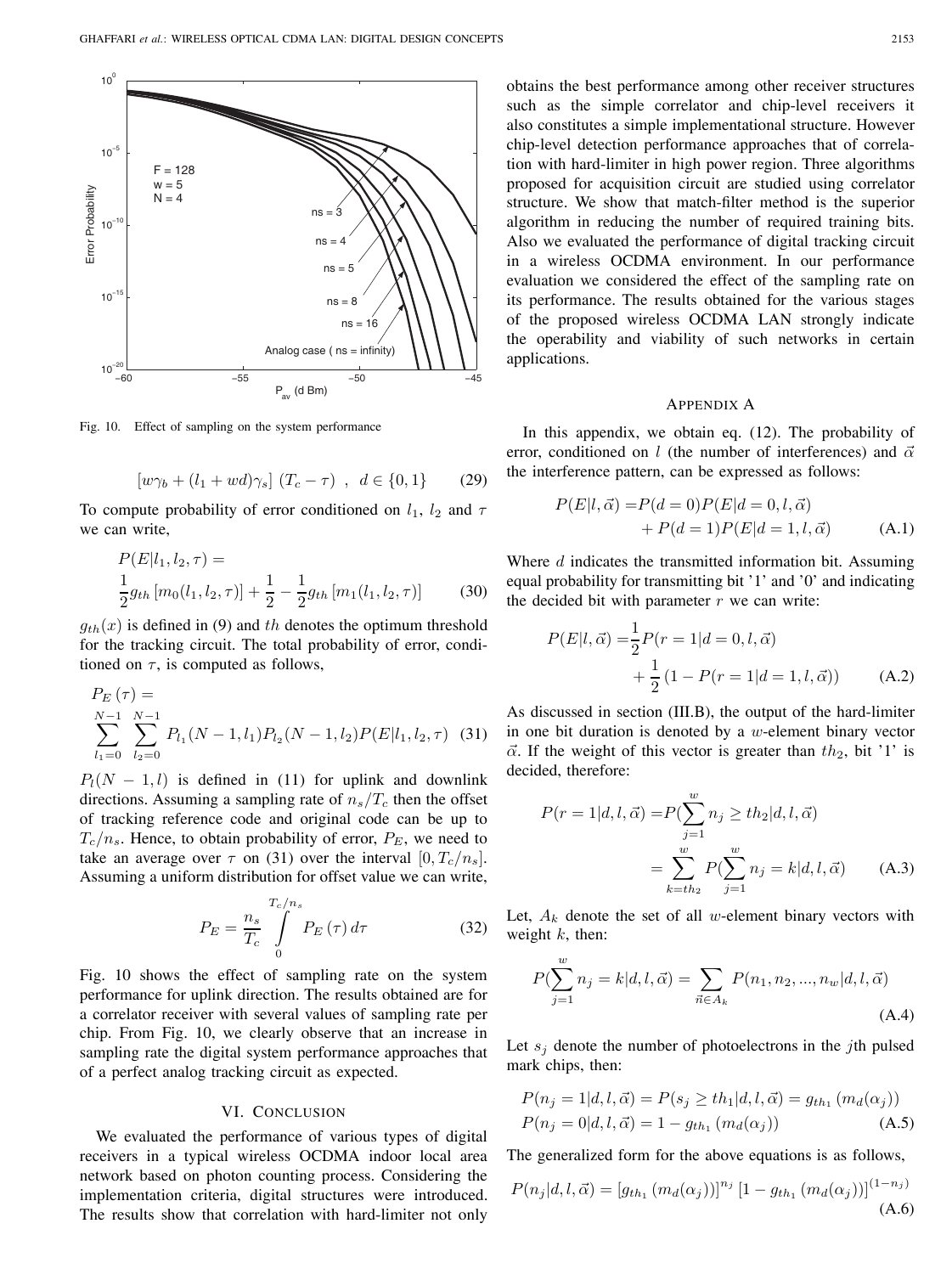Since random variables  $\{s_j\}_{j=1}^w$  conditioned on l and  $\vec{\alpha}$  are mutually independent it implies that the random variables  ${n_j}_{j=1}^w$  are also independent and we can write:

$$
P(n_1, n_2, n_3, ..., n_w | d, l, \vec{\alpha}) =
$$
  

$$
\prod_{j=1}^{w} [g_{th_1} (m_d(\alpha_j))]^{n_j} [1 - g_{th_1} (m_d(\alpha_j))]^{(1 - n_j)}
$$
 (A.7)

Inserting  $(A.7)$  in  $(A.4)$  and using  $(A.3)$  and  $(A.2)$  equation (12) is obtained.

# APPENDIX B

In this appendix we discuss the methodologies used to obtain the minimum power level of an optical transmitter that guarantees proper operation of a typical short range wireless OCDMA receiver in the presence of multi-user interference signal. For the optical transmitter module we consider a fast LED with a relatively wide angle for optical transmission. The operational wavelength for the above LED is 870 nm and its propagation pattern is Lambertian with a half-angle  $\theta_{1/2}$  equal to 15 degrees. Using a proper driver circuit, the LED can generate narrow optical pulses with a peak power as high as 400 mW. For optical receiver module we consider a PIN photodiode with an operational wavelength which is compatible to LED's in use. An optical lens with a  $1cm<sup>2</sup>$ effective area is mounted over this PIN photodiode. In order to obtain the required power for each chip of the coded data stream we use a set of OOC with length equal to 128 and weight equal to 5 to encode the OOC's pulses. The number of active users is equal to 4 and Tx-Rx distance has a range of 0.5 to 3 meters. Power budget is obtained under two conditions. First, we must consider IEC's class A standard to meet eyesafety conditions [27]. Second, in the worst case misalignment for Tx-Rx from the ideal line of sight in the presence of all interfering users, system must operate at a BER less than  $10^{-9}$ . In this case we consider received optical power as follows [3],

$$
P_r = \left(\frac{P_t R(\theta, \phi)}{d^2}\right) A_{eff}
$$
 (B.1)

where  $P_t$  and d are transmitted optical power and Tx-Rx distance, respectively.  $A_{eff}$  indicates lens effective area which is considered  $1cm^2$  in our analysis, and  $R(\theta, \phi)$  is the propagation pattern function of LED.  $\theta$  and  $\phi$  are the elevation and azimuth angles, respectively. The propagation function of a Lambertian source with order  $m$  is defined as [3],

$$
R(\theta, \phi) = \frac{m+1}{2\pi} \cos^m \theta
$$
 (B.2)

If propagation half-angle of optical transmitter is equal to  $\theta_{1/2}$ then  $m$  is obtained as follows,

$$
m = \frac{\ln(1/2)}{\ln(\cos \theta_{1/2})}
$$
 (B.3)

For a correlator structure with hard-limiter, to obtain a BER less than  $10^{-9}$ , the received optical power  $P_r$  needs to be at least  $-52dBm$ . For the worst case scenario we assume Tx-Rx distance and misalignment, to be  $d = 3$  m and  $\theta = 30^{\circ}$  respectively. For the above mentioned LED we have  $\theta_{1/2} = 15^{\circ}$  and using (B.3) Lambertian order m is equal to 20. Using (B.2)  $R(\theta, \phi) = 0.188$  for the worst case. From (B.1) we obtain  $P_t = 3.01mW$  which is the average transmitted optical power per bit. Using results of [27] we observe that maximum allowable transmission power for a typical optical transmitter operating at 870 nm and a 15◦ propagation halfangle is equal to  $28mW$ . Hence, our optical transmitter meets class *A* standard of IEC. To compute optical power for each OOC chip pulse in an infrared CDMA transmitter we can write,

$$
P_{t/OOC\ chip\ pulse} = \frac{2F}{w}P_t
$$
 (B.4)

where  $F$  and  $w$  are OOC code length and weight, respectively. So optical power per chip is  $154mW$ , which is less than maximum achievable power, i.e.,  $400mW$ , of the above mentioned LED.

#### **REFERENCES**

- [1] F. R. Gfeller and U. H. Bapst, "Wireless in-house data communication via diffuse infrared radiation," *Proc. IEEE*, vol. 67, no. 11, pp. 1474–1486, Nov. 1979.
- [2] J. R. Barry, *Wireless Infrared Communications*. Boston: Kluwer, 1994.
- [3] J. M. Kahn and J. R. Barry, "Wireless infrared communications," *Proc. IEEE*, vol. 85, no. 2, pp. 265–298, Feb. 1997.
- [4] M. Abtahi and H. Hashemi, "Simulation of indoor propagation channel at infrared frequencies in furnished office environments," in *Proc. Sixth IEEE International Symposium on Personal, Indoor and Mobile Radio Communications 1995 (PIMRC'95)*, vol. 1, pp. 306–310, Sept. 1995.
- [5] M. R. Pakravan and M. Kavehrad, and H. Hashemi, "Indoor wireless infrared channel characterization by measurements," *IEEE Trans. Veh. Technol.*, vol. 50, no. 4, pp. 1053–1073, July 2001.
- [6] H. Hashemi, Yun Gang, M. Kavehrad, F. Behbahani, and P. A. Galko, "Indoor propagation measurements at infrared frequencies for wireless local area networks applications," *IEEE Trans. Veh. Technol.*, vol. 43, no. 3, Part 1-2, pp. 562–576, Aug. 1994.
- [7] S. Jivkova and M. Kavehrad, "Receiver designs and channel characterization for multi-spot high-bit-rate wireless infrared communications," *IEEE Trans. Commun.*, vol. 49, no. 12, pp. 2145–2153, Dec. 2001.
- [8] J. B. Carruthers and J. M. Kahn, "Modeling of nondirected wireless infrared channels," *IEEE Trans. Commun.*, vol. 45, no. 10, pp. 1260–1268, Oct. 1997.
- [9] K. Akhavan, M. Kavehrad, and S. Jivkova, "High-speed power-efficient indoor wireless infrared communication using code combining .I," *IEEE Trans. Commun.*, vol. 50, no. 7, pp. 1098–1109, July 2002.
- [10] M. Kavehrad and S. Jivkova, "Indoor broadband optical wireless communications: optical subsystems designs and their impact on channel characteristics," *IEEE Trans. Wireless Commun.*, vol. 10, no. 2, pp. 30–35, Apr. 2003
- [11] J. A. Salehi, "Code division multiple-access techniques in optical fiber networks—part I: fundamental principles," *IEEE Trans. Commun.*, vol. 37, pp. 824–833, Aug. 1989.
- [12] S. Zahedi and J. A. Salehi, "Analytical comparison of various fiber-optic CDMA receiver structures," *IEEE J. Lightwave Technol.*, vol. 18, no. 12, pp. 1718–1727, Dec. 2000.
- [13] S. Mashhadi and J. A. Salehi, "Code division multiple-access techniques in optical fiber networks—part III: optical AND gate receiver structure with generalized optical orthogonal codes," *IEEE Trans. Commun.*, vol. 45, pp. 1457–1468, Aug. 2006.
- [14] H. M. H. Shalaby, "Chip level detection in optical code division multiple access," *J. Lightwave Technol.*, vol. 16, pp. 1077–1087, June 1998.
- [15] J. M. Elmirghani and R. A. Cyran, "Indoor 1nfrared wireless networks utilizing PPM-CDMA," in *Proc. ICCS*, pp. 334–337, 1994.
- [16] S. Zahedi and J. A. Salehi, "M-Ary infrared CDMA for indoors wireless communications," in *Proc. IEEE PIMRC' 01*, vol. 2, pp. 6–10, Sept./Oct. 2001.
- [17] A. Aminzadeh-Gohari and M. R. Pakravan, "Analysis of power control for indoor wireless infrared CDMA communication," in *Proc. 25th IEEE International Conference on Performance, Computing, and Communications Conference (IPCCC 2006)*, Apr. 2006.
- [18] R. Vento, J. Rabadan, R. Perez-Jimenez, A. Santamaria, and F. J. Lopez-Herandez, "Experimental characterization of a direct sequence spread spectrum system for in-house wireless infrared communications," *IEEE Trans. Consumer Electron.*, vol. 45, no. 4, pp. 1038–1045, Nov. 1999